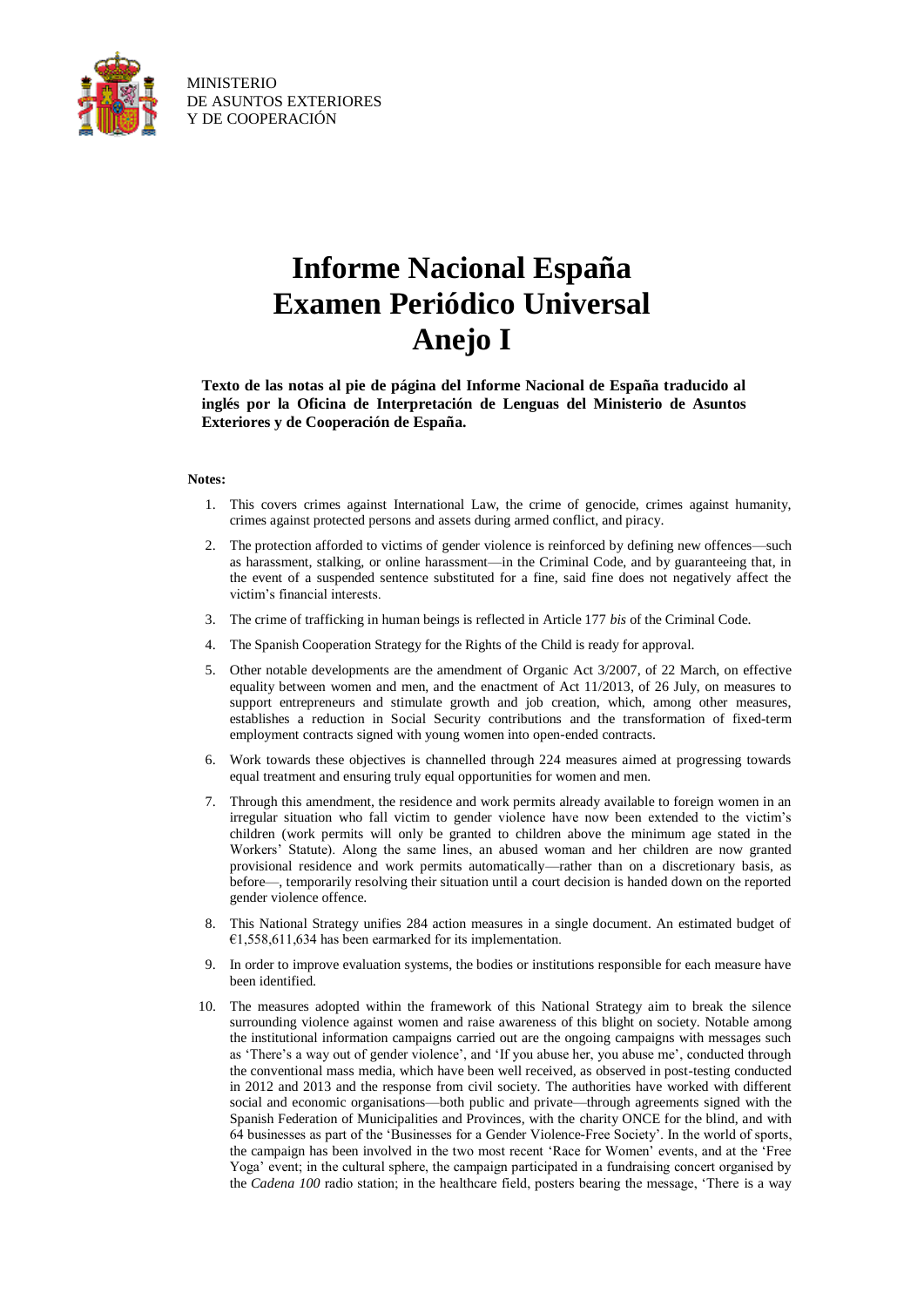

> out. Trust your healthcare workers; tell them what's going on' were distributed to health centres throughout Spain; and in the world of technology, an innovative new smartphone application called 'Free' was launched, and now has over 6,000 downloads. Awards have been given out recognising local best practices in combating gender violence and young journalists' work on the cause. Finally, work has been done to raise social awareness of the trafficking of women and girls for sexual exploitation in an event held on 18 October to mark the EU Anti-Trafficking Day, and work has been done to raise awareness of other forms of violence against women, such as forced marriage. For example, the UNDP-curated exhibition 'Too Young to Wed' has been installed at the Congress of Deputies. Moreover, new resources have been set up including a website housing resources for preventing gender violence and supporting its victims ('WRAP': http://wrap.seigualdad.gob.es/recursos/search/SearchForm.action).

- 11. This agreement was signed on 11 October 2013 by the Ministry of Justice; the Ministry of the Interior; the General Council of the Judiciary; the State Prosecution Service; and the Ministry of Health, Social Services and Equality.
- 12. These are expressly included in the National Police Force and Civil Guard's Strategic Plans for the 2013-2016 period.
- 13. There are plans to link this system up to the penitentiary system databases, in order to inform victims of any possible change in their assailants' penitentiary status. There are also plans to link the 'VdG' or 'VioGén' (gender violence) system with the 'SIRAJ' judicial information system and police databases for the purpose of finding the official identifying data of both victim and assailant, as well as the latter's police record.
- 14. Attention has been paid to this matter within the framework of principles and recommendations established by the United Nations and EU, and in the international instruments ratified by Spain.
- 15. Until then, trafficking in human beings—and only for the purpose of sexual exploitation—was classed as an aggravating circumstance within the offence of smuggling of people set forth in Article 318 *bis* of the Criminal Code. Defining trafficking as a separate criminal offence, now reflected in Article 177 *bis* of the Criminal Code, is in accordance with the Protocol to Prevent, Suppress and Punish Trafficking in Persons, Especially Women and Children (Palermo, 25 December 2000) and the Council of Europe Convention on Action against Trafficking in Human Beings (Warsaw, 16 May 2005), both of which have been ratified by Spain.
- 16. Unless the victim is a minor, in which case consent is irrelevant even if none of the cited means have been used.
- 17. The Criminal Code reform bill currently before Parliament includes a specific approach for more vulnerable individuals.
- 18. Under this Act, the right already afforded to victims—to request that the Administration adopt the pertinent measures to guarantee their safety—is extended to children of the victim children located in Spain or to any other person with family or other ties to the victim. This protection has been increased through Circular 5/2011 of the State Prosecution Service, which sets forth a unified procedure to be followed by law-enforcement officers in these circumstances.
- 19. As this is a coercive behaviour, it has been considered appropriate to define it as a type of coercion in which one person forces another to marry, also punishing anyone who uses coercion to force another person to leave Spanish territory or remain outside Spain in order to force that person to marry.
- 20. This review has taken place as part of the transposition of Council Framework Decision 2008/913/JHA.
- 21. The function of these Services is to detect these types of conduct, and to monitor and control police investigations and judicial proceedings regarding these offences, from investigation to trial and sentencing.
- 22. The Comprehensive Strategy has been drawn up on the basis of international conventions ratified by Spain, as well as the recommendations established in special procedures.
- 23. These grants were awarded following annual calls for project funding bids aimed at not-for-profit organisations.
- 24. This support can be observed, for example, in the drawing-up of Regional Strategies for South-Eastern Europe, for the Mediterranean and for Latin America, and in the promotion of new States joining the Group of Friends of the Alliance.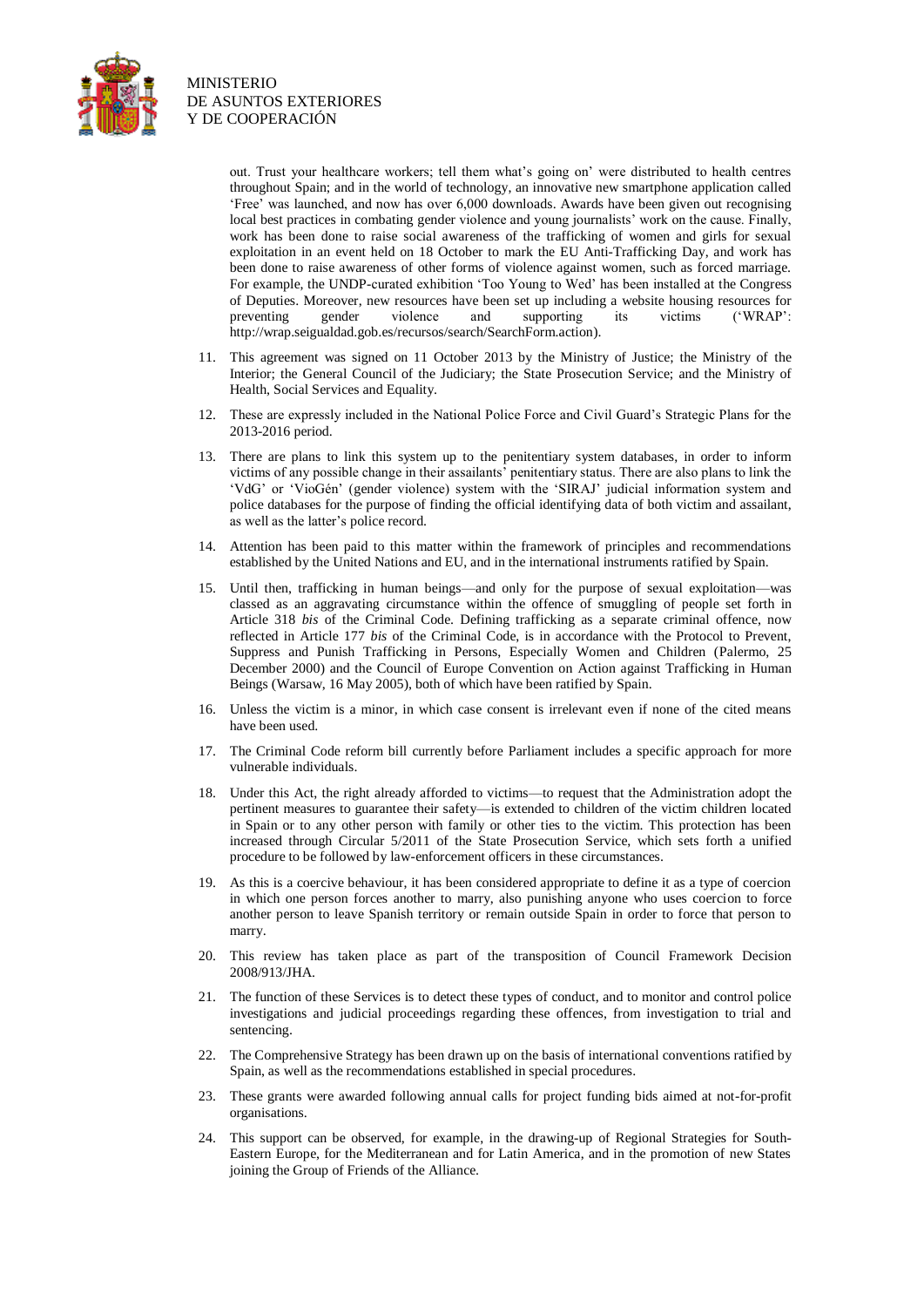

- 25. To date a total of 165 instructors have be trained and have, in turn, themselves trained over 20,000 specialists from the Civil Guard, the National Police Force, the Autonomous Community Police Forces (the *Ertzaintza* of the Basque Country the *Mossos d'Esquadra* of Catalonia and the Navarre Police Force) and Municipal Police Forces.
- 26. This information can be found on pages 66 and 67 of said manual.
- 27. This report can be found at http://www.interior.gob.es/documents/10180/1207668/Informe+sobre+los+delitos+de+odio+en+Es pa%C3%B1a+2013.pdf/7eeb7e62-9117-47ab-bca0-bf3ed107d006.

Please also note that, as a result of the developments described, the European Agency for Fundamental Rights has classed Spain as one of the five EU countries that provides comprehensive data (http://fra.europa.eu/sites/default/files/fra-2014-annual-report-2013\_en.pdf, page 159).

- 28. The Council for the Promotion of Equal Treatment of All Persons without Discrimination on Grounds of Racial or Ethnic Origin, an equality agency that reports to the Ministry of Health, Social Services and Equality, provides this support service, which includes face-to-face, phone and online help, and allows users to report complaints.
- 29. Spain's National Roma Integration Strategy has been seen as an opportunity to strengthen and implement the lines of work and measures that have had positive outcomes in recent decades. Spain has seen major social progress of the Roma population over the last forty years. To meet the aims set forth in the Strategy, an Operational Plan has been approved for 2014-2016, covering general measures for the entire Roma population that affect areas included in the Strategy, namely education, employment, health, social initiatives and equal treatment.
- 30. The Ministry of Education, Culture and Sport has overseen the PROA programme of educational support and strengthening in secondary education, and the Educa3 programme, aimed at cofinancing state school places in the first cycle of primary education, and has called a tender to grant subsidies to private, non-profit-making entities to carry out activities directed at giving attention to students with special educational support needs and compensating inequalities in education. It can also be pointed out that the Ministry of Health, Social Services and Equalities continues to implement the Development Programme for the Roma People, whose main lines of action focus on inter-institutional collaboration, both within this Ministry itself and with other Ministries, as well as with regional and local administrations. In this regard, comprehensive social intervention projects are co-financed with the Autonomous Communities, including actions in the social, educational, housing, health and work spheres, as well as combating discrimination and racism. Annually, an average of 96 projects are carried out, mostly run by municipal councils from fifteen Autonomous Communities, with the aggregate sum co-financed by the three Administrations for the 2010-2013 period standing at  $£11,083,595.46$ .
- 31. The programmes currently given priority include those promoting health and education for the Roma population, with special incidence on women—for example, training programmes for Roma women as health agents, in the fields of childcare, hygiene and food and in the prevention of diseases and addictions, as well as in the appropriate use of healthcare resources—and the work and education insertion programmes targeting the Roma population. Comprehensive programmes for Roma women also stand out, including literacy, basic education and social skills activities. The Women's Institute manages the CLARA and SARA programmes, directed at the integration of women, including Roma women, into the world of work. Moreover, the Women's Institute has an agreement in place with the Roma Foundation Secretariat to run a workplace insertion programme for Roma women.
- 32. The implementing regulations of this Act were approved in Royal Decree 557/2011, of 20 April.
- 33. For example, the Management of Cultural Diversity in SMEs Programme (GESDIMEP) has been implemented.
- 34. The public network of Migration Centres encompasses four Refugee Reception Centres and two Temporary Stay Centres for Immigrants.
- 35. Its objective is to coordinate action by all the affected institutions and administrations, from the moment the individual presumed a minor is found until he/she is identified, his/her age determined and he/she is entrusted to a public service for the protection of minors and documented. During the last few years, work has especially centred on the Autonomous Cities of Ceuta and Melilla and on the most affected Autonomous Communities, such as the Canary Islands.
- 36. With the second phase of the Common European Asylum System (CEAS) complete, the new Regulation transposes Directives 2013/32/EU and 2013/33/EU, on common procedures for granting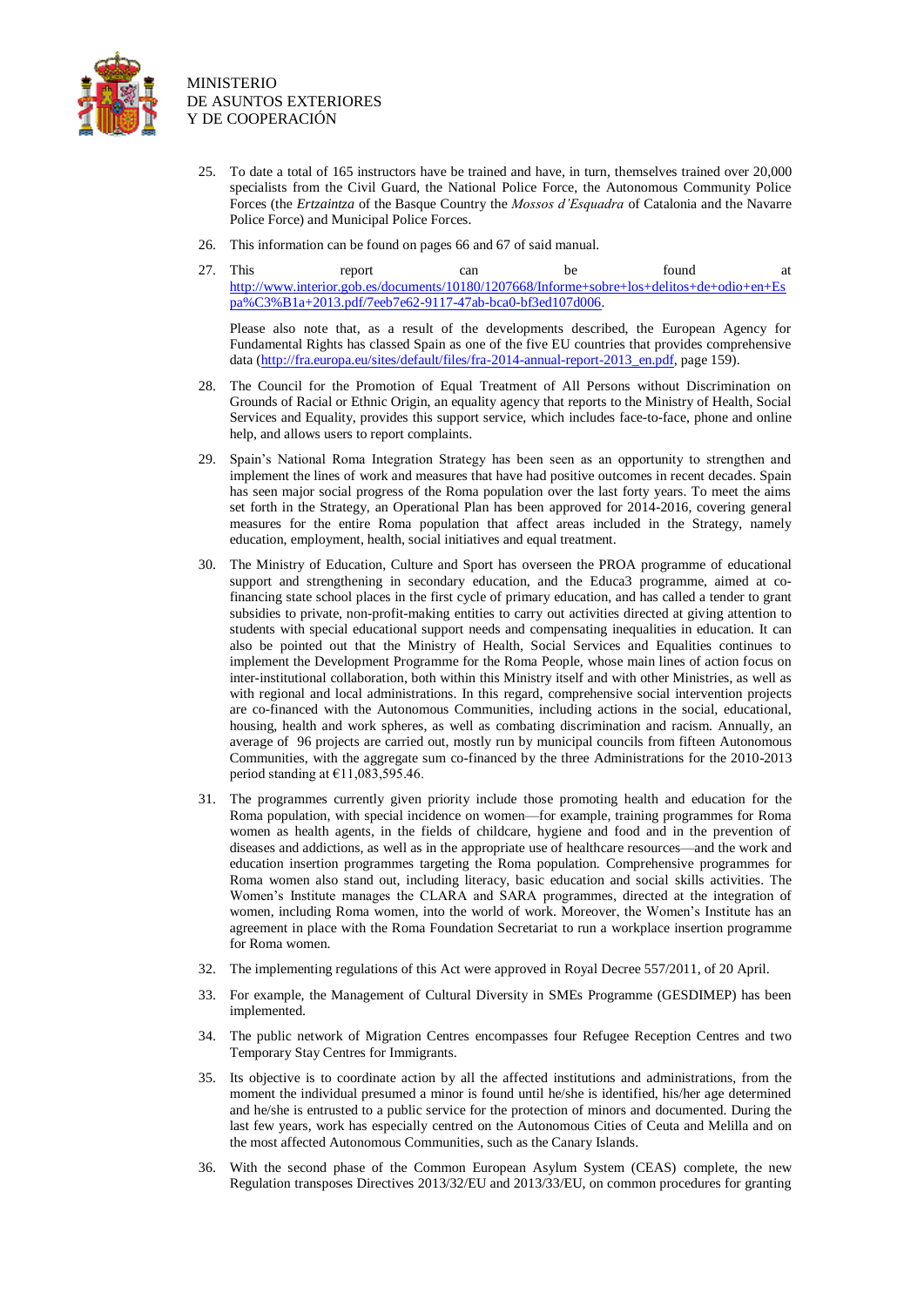

> and withdrawing international protection, and on laying down standards for the reception of applicants for international protection.

- 37. Free-of-charge assistance from an interpreter and a solicitor is provided, as is the participation of the UNHCR in all the phases of the international protection procedure, including the phase of adopting a decision and proposing a resolution, whilst respecting the role of NGOs specialised in the protection of refugees. Likewise, the provision of information to applicants has been strengthened and specialised training activities have been carried out for agents that participate in the international protection field, especially officials at Aliens' Offices, border posts and Alien Internment Centres.
- 38. This regulation implements the legal provisions on the functioning of such Centres contained in Organic Act 4/2000, of 11 January, on the rights and freedoms of aliens in Spain in their social integration, and also incorporates some aspects of Directive 2008/115/EC on common standards and procedures in Member States for returning illegally staying third-country nationals.
- 39. In the first half of 2014, 4,176 irregular immigrants accessed these cities, an increase of 157% on the same period in 2013, with over 10,000 failed attempts to jump the border being recorded.
- 40. The basic services provided are housing, clothing, food, cleaning, hygiene and security, complemented by specialised services, such as training, leisure, legal assistance and social intervention programmes.
- 41. Data updated to 11 July 2014.
- 42. More detailed information on the work carried out by the Ombudsperson may be found on the following link: [http://www.defensordelpueblo.es/es/Mnp/Defensor/index.html.](http://www.defensordelpueblo.es/es/Mnp/Defensor/index.html)
- 43. This Act enshrines citizens' rights vis-à-vis this Administration, the rights and duties of professionals within the sphere of Justice in their relations with it through electronic means, the obligations of those forming part of the bodies, judicial offices and the State Prosecution Services, as well as the legal regime applicable to the e-Justice Administration and the conditions necessary for judicial procedures to be entirely processed online.
- 44. Also included are minors in a gender violence environment.
- 45. In the field of victims of terrorism. Spain has implemented an advanced comprehensive system of support for and the recognition of victims, currently based on Act 29/2011, of 22 September, on the Recognition and Comprehensive Protection of Victims of Terrorism.
- 46. As opposed to the age of 13 set forth in the current Criminal Code.
- 47. This has been carried out pursuant to a UN Recommendation of 2013.
- 48. This Strategic Plan is the cooperation framework for all the Public Administrations with powers in the field of childhood. It may be accessed through the following link: [http://www.observatoriodelainfancia.msssi.gob.es/documentos/PENIA\\_2013-2016.pdf](http://www.observatoriodelainfancia.msssi.gob.es/documentos/PENIA_2013-2016.pdf)
- 49. The different actions address most of the objectives set out in the European Commission's Recommendation "Investing in children: breaking the cycle of disadvantage", focusing on aspects such as the job market, combination of benefits, access to quality services, education, equal opportunities, access to health, housing, family support and children's participation. In addition to the Plan, attention to families with children in a situation of serious material deprivation is also reinforced via the Social Services, with an extraordinary allocation of €17 million to combat child poverty, to be distributed to the Autonomous Communities through transfers from the State.
- 50. Education at a Glance 2012. OECD Indicators.
- 51. Education at a Glance 2012. OECD Indicators.
- 52. <http://www.msssi.gob.es/profesionales/saludPublica/docs/IntervencionSanitariaRiesgoSP.pdf>
- 53. Regarding the victims of human trafficking, although—pursuant to the cited Royal Decree—care (comprising the entire National Health System portfolio) will be given to those in possession of authorisation to remain in Spain derived from the granting of a period of reestablishment and reflection under Article 59 bis of Organic Act 4/2000, of 11 January, at the behest of the Government Delegation on Gender Violence, an interpretation proposal has been sent to the Autonomous Communities for this care to be made extensive to all victims of trafficking formally identified as such by the Police. This proposal is deemed to have been accepted by the Autonomous Communities since no objection has been raised.